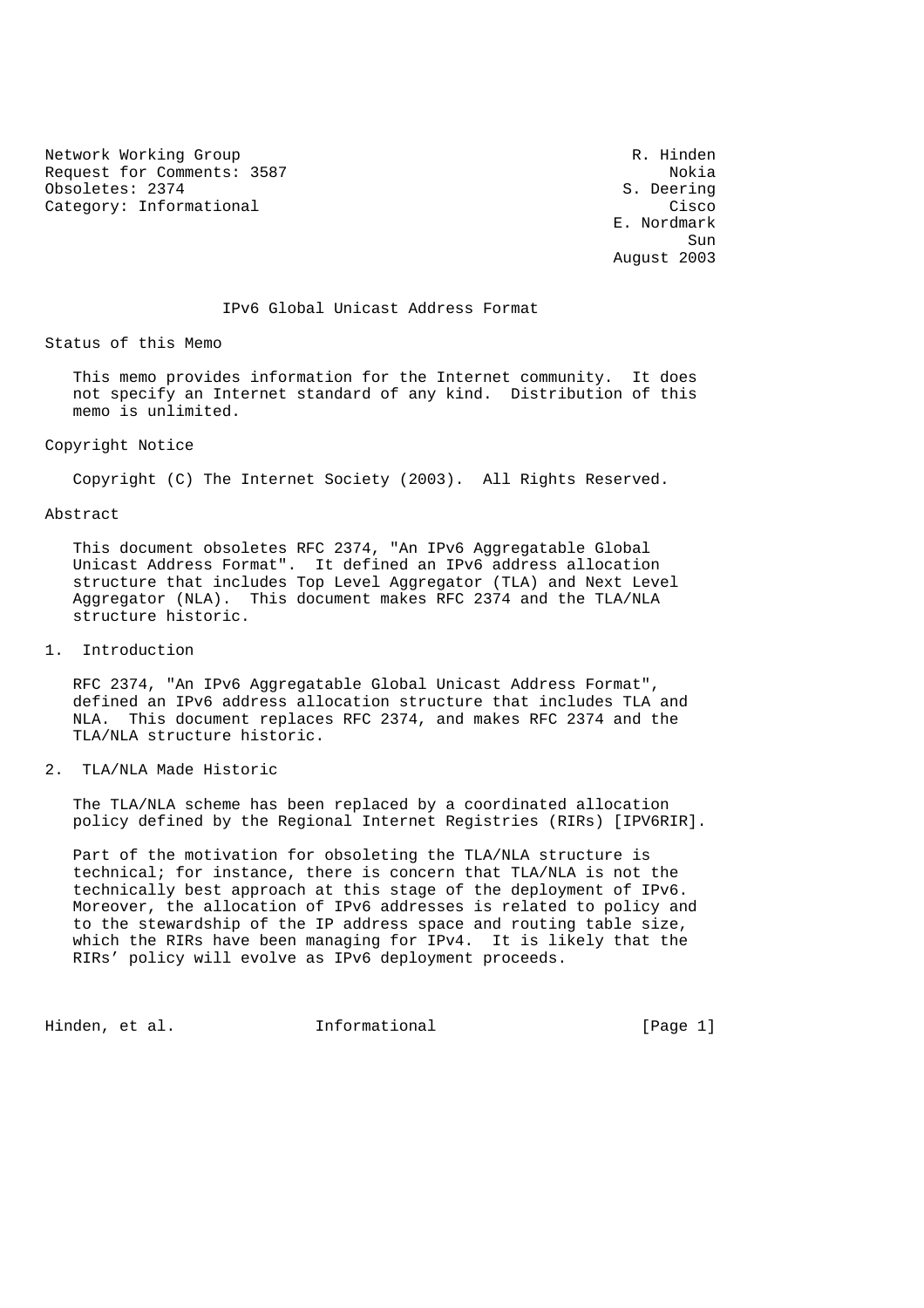The IETF has provided technical input to the RIRs (for example, [RFC3177]), which the RIRs have taken into account when defining their address allocation policy.

 RFC 2374 was the definition of addresses for Format Prefix 001  $(2000::/3)$  which is formally made historic by this document. Even though currently only 2000::/3 is being delegated by the IANA, implementations should not make any assumptions about 2000::/3 being special. In the future, the IANA might be directed to delegate currently unassigned portions of the IPv6 address space for the purpose of Global Unicast as well.

 The Subnet Local Aggregator (SLA) field in RFC 2374 remains in function but with a different name in [ARCH]. Its new name is "subnet ID".

#### 3. Address Format

 The general format for IPv6 global unicast addresses as defined in "IP Version 6 Addressing Architecture" [ARCH] is as follows:

| n bits                | m bits    | 128-n-m bits |  |
|-----------------------|-----------|--------------|--|
| qlobal routing prefix | subnet ID | interface ID |  |

 where the global routing prefix is a (typically hierarchically-structured) value assigned to a site (a cluster of subnets/links), the subnet ID is an identifier of a subnet within the site, and the interface ID is as defined in section 2.5.1 of [ARCH]. The global routing prefix is designed to be structured hierarchically by the RIRs and ISPs. The subnet field is designed to be structured hierarchically by site administrators.

 [ARCH] also requires that all unicast addresses, except those that start with binary value 000, have Interface IDs that are 64 bits long and to be constructed in Modified EUI-64 format. The format of global unicast address in this case is:

| n bits                            | 64-n bits | 64 bits      |
|-----------------------------------|-----------|--------------|
| global routing prefix   subnet ID |           | interface ID |
|                                   |           |              |

Hinden, et al. 1nformational 1999 [Page 2]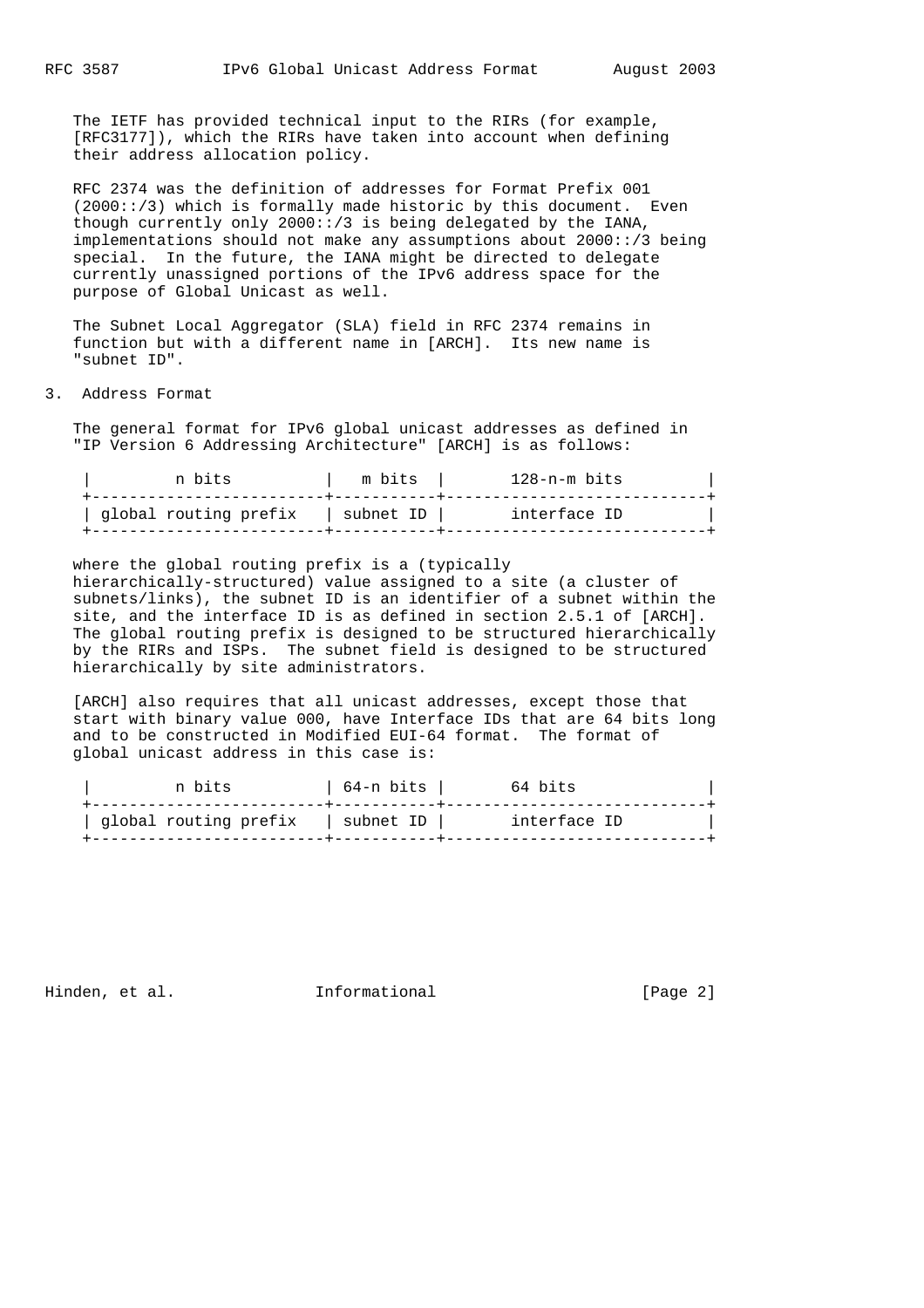where the routing prefix is a value assigned to identify a site (a cluster of subnets/links), the subnet ID is an identifier of a subnet within the site, and the interface ID is a modified EUI-64 format as defined in [ARCH].

 An example of the resulting format of global unicast address under the 2000::/3 prefix that is currently being delegated by the IANA and consistent with the recommendations in RFC 3177 is:

| $3 \mid$ | 45 bits | 16 bits                                 | 64 bits      |  |
|----------|---------|-----------------------------------------|--------------|--|
|          |         | $ 001 $ global routing prefix subnet ID | interface ID |  |

4. Acknowledgments

 The authors would like to express our thanks to Alain Durand, Brian Carpenter, Fred Templin, Julian Sellers, Jun-ichiro Itojun Hagino, Margaret Wasserman, Michel Py, Pekka Savola, Tatuya Jinmei, and Thomas Narten for their review and constructive comments.

- 5. References
- 5.1. Normative References
	- [ARCH] Hinden, R. and S. Deering, "IP Version 6 Addressing Architecture", RFC 3513, April 2003.
	- [IPV6] Deering, S. and R. Hinden, "Internet Protocol, Version 6 (IPv6) Specification", RFC 2460, December 1998.

# 5.2. Informative References

- [IPV6RIR] APNIC, ARIN, RIPE NCC, "IPv6 Address Allocation and Assignment Policy", Document ID: ripe-267, http://www.ripe.net/ripe/docs/ipv6policy.html, January 22, 2003.
- [RFC3177] IAB/IESG, "Recommendations on IPv6 Address Allocations to Sites", RFC 3177, September 2001.
- 6. Security Considerations

 IPv6 addressing documents do not have any direct impact on Internet infrastructure security.

Hinden, et al. 1nformational 1999 [Page 3]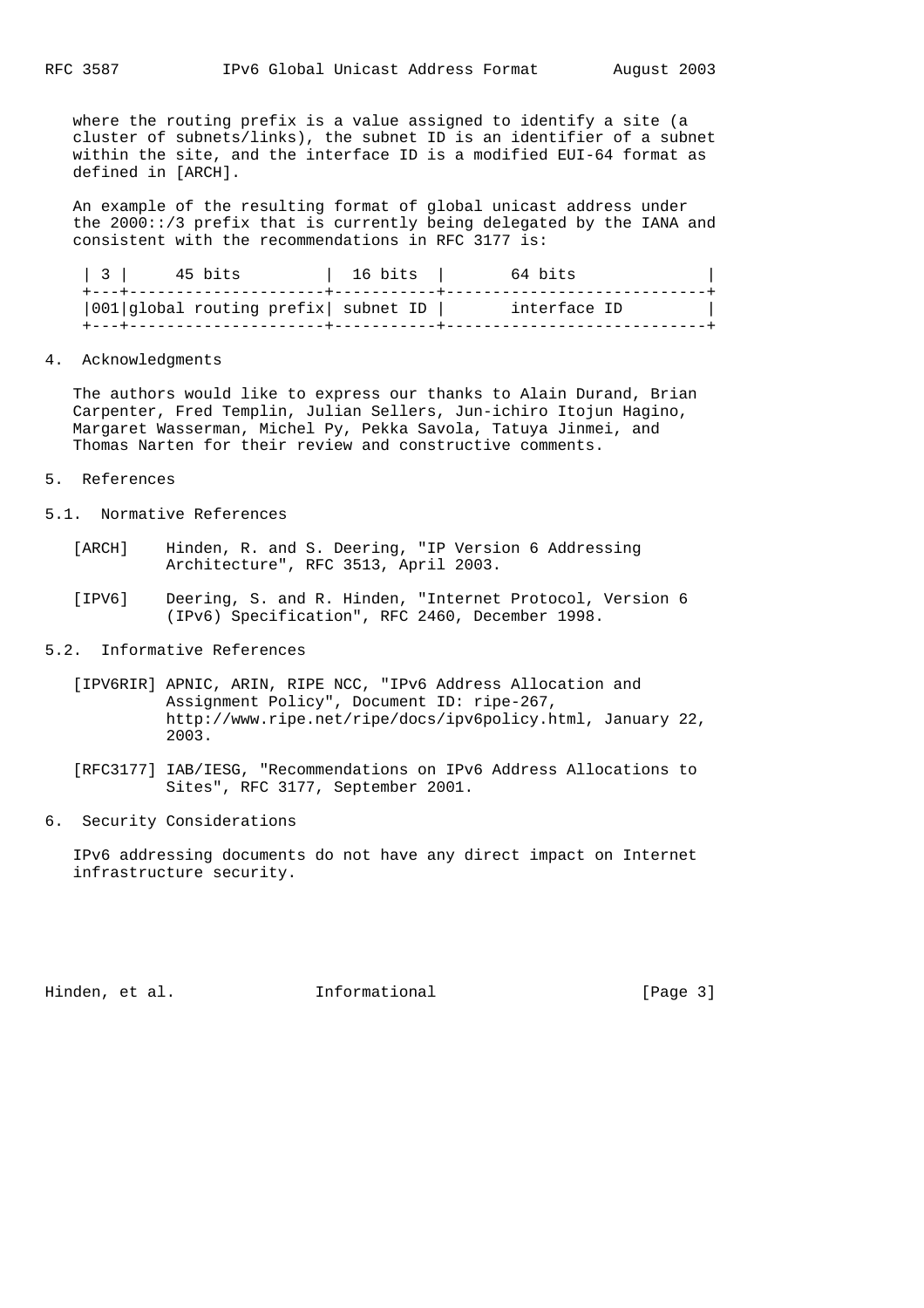7. Authors' Addresses

 Robert M. Hinden Nokia 313 Fairchild Drive Mountain View, CA USA

EMail: bob.hinden@nokia.com

 Stephen E. Deering Cisco Systems, Inc. 170 West Tasman Drive San Jose, CA 95134-1706 USA

 Erik Nordmark Sun Microsystems Laboratories 180, avenue de l'Europe 38334 SAINT ISMIER Cedex France

EMail: erik.nordmark@sun.com

Hinden, et al. 1nformational 1999 [Page 4]